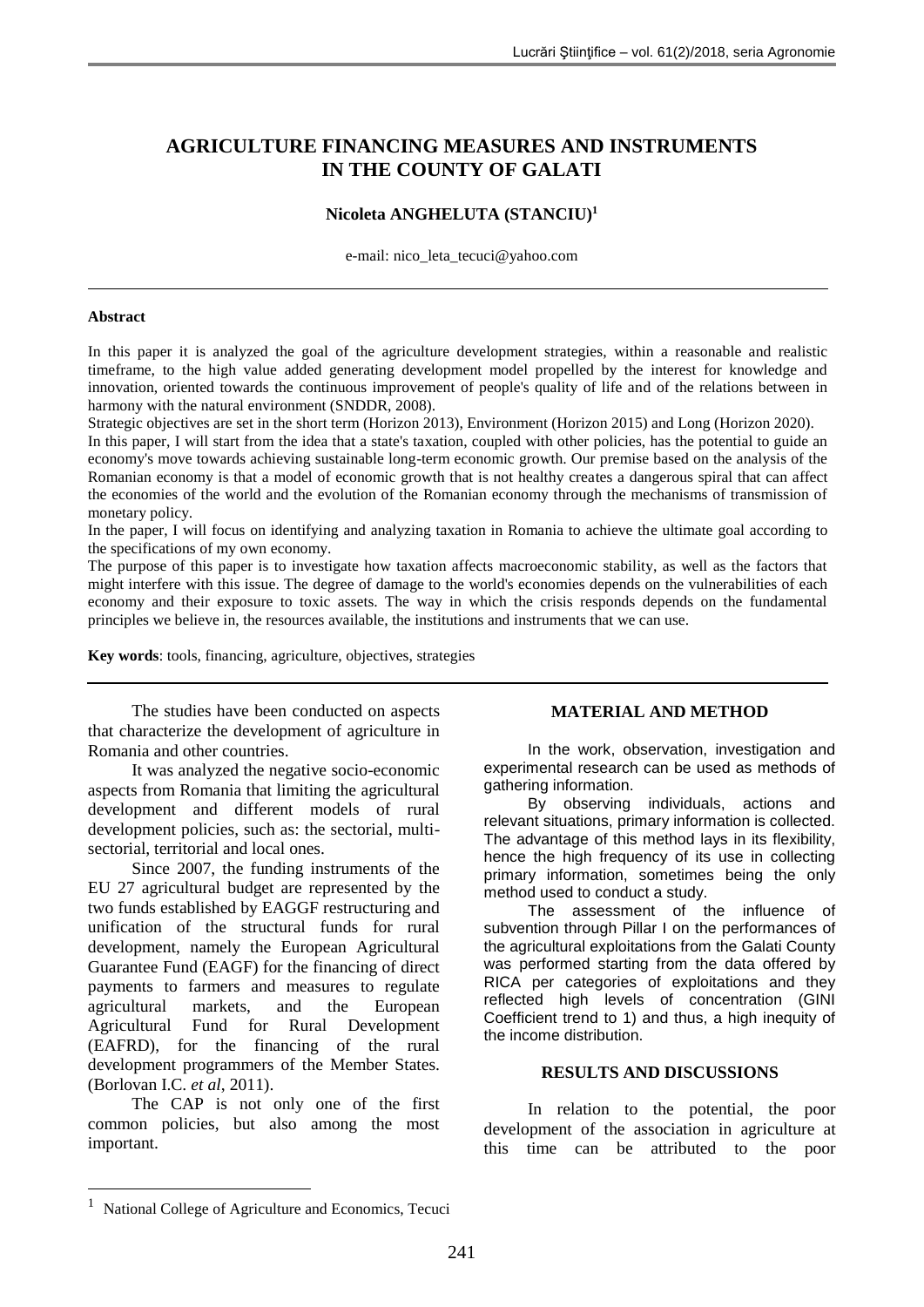communication of farmers within the same community, the lack of information on such functional initiatives, the poor involvement of the local authorities, the lack of knowledge of the programs governmental and European development of agriculture, especially in areas where there are no Local Action Groups. (Toderita A., 2015). These shortcomings come in some cases due to a state of apathy, lack of involvement and lack of confidence in the potential for success of associations with other producers, often caused by the failure of past initiatives. Among the causes may also be the "lack of democratic practice, mistrust, aversion to taxation (including the payment of contributions), difficulty seeing beyond self-interest, lack of vision, insufficient knowledge of business management, double taxation and lack of funds.

Romania is the EU country with the lowest rate of mechanization in agriculture. Many farmers have 1-3 hectares of land, insufficient to attract the financial resources needed for mechanization.

The inequity of income distribution between the very small and very large farms was accentuated, and the income distribution presents for the time interval 2010-2015 a reduced concentration within the classification per type of production or specialization. (Florescu Roxana., 2014). On the other side, the subventions granted based on Pillar I reflect a higher concentration, while only the free payments present a more equitable distribution at the farms' level. (Ungureanu G. et al, 2013).

*Analysis per categories of standard value* of the decomposition per income sources showed us that the value of the agricultural production leads to around 56, 7% of inequity, the remaining one being under the influence of subventions. Among these, the most important contribution was held by the free payments (26, 2%). The assessment of the effects generated by the modification of the income sources on the total income:

Free payments, subventions for intermediary consumption and other subventions lead to the inequity increase between farms of different economic dimensions;

The increase with 1% of the incomes from the agricultural production leads to the inequity increase with 2% while the increase of the free payments with 1% leads to the increase of inequity with 2,17%.

*The analysis per types of production* of the separation per sources of incomes, revealed us that the support through Pillar  $I$  – subventions for the vegetal and animal production – was more equally distributed among farms. The contribution of the income sources to forming the total income emphasized that the value of the agricultural production leads to around 67.1% of inequity, the remaining being under the influence of subventions. (Toderita A., 2015). Among these, the most important contribution was determined by the free payments (21, 3%), these being followed by subventions for intermediary consumption and other subventions. The assessment of the effect of the modification of the income sources on the total income:

Incomes from the agricultural production and other subventions lead to the increase of inequity among farms that obtain different products (grains, wine, horticultural products, etc.); increase with 1% of the incomes from the agricultural production leads to the inequity increase with 5.76%;

The subventions lead, generally, to the decrease of inequity between them, especially subventions for the animal production (decrease of 3, 33%) and direct payments (with 2, 17%);

*The analysis per types of specialized farms*  concerning the discomposure on income sources showed us that the value of the agricultural production leads to 68.8% of inequity, the remaining ones being under the influence of subventions. Among these, the most important contribution was of the free payments (20,8%) and the subventions for the intermediary consumes. The assessment of the effect generated by the modification of the income sources on the total income:

incomes from the agricultural production, other subventions and subventions for breeding, lead to the increase of the inequity between the specialized farms; the increase with 1% of the incomes from the agricultural production leads to the increase of inequity with 6,85%;

the subventions generally lead to the decrease of the inequity between them, especially in regard to the subventions for breeding (decrease of 4,1%) and direct payments (with 3,04%).

In conclusion, the subventions granted based on Pillar I present the highest level of importance in obtaining the incomes and therefore influence more and directly the inequity between farms. The obtained results show us that a modification with 1% of the subventions granted through Pillar I: they have a negative effect leading to the increase of inequalities between different size farms; they have a positive effect leading to the reduction of disparities between the farms from different sectors or specialized on certain products.

In 2010, in the EU, the agricultural sector declined by a total of 0.1% to  $\epsilon$  175.3 billion or 1.5% of EU GDP. (Borlovan I.C., et al, 2011; Florescu R., 2014).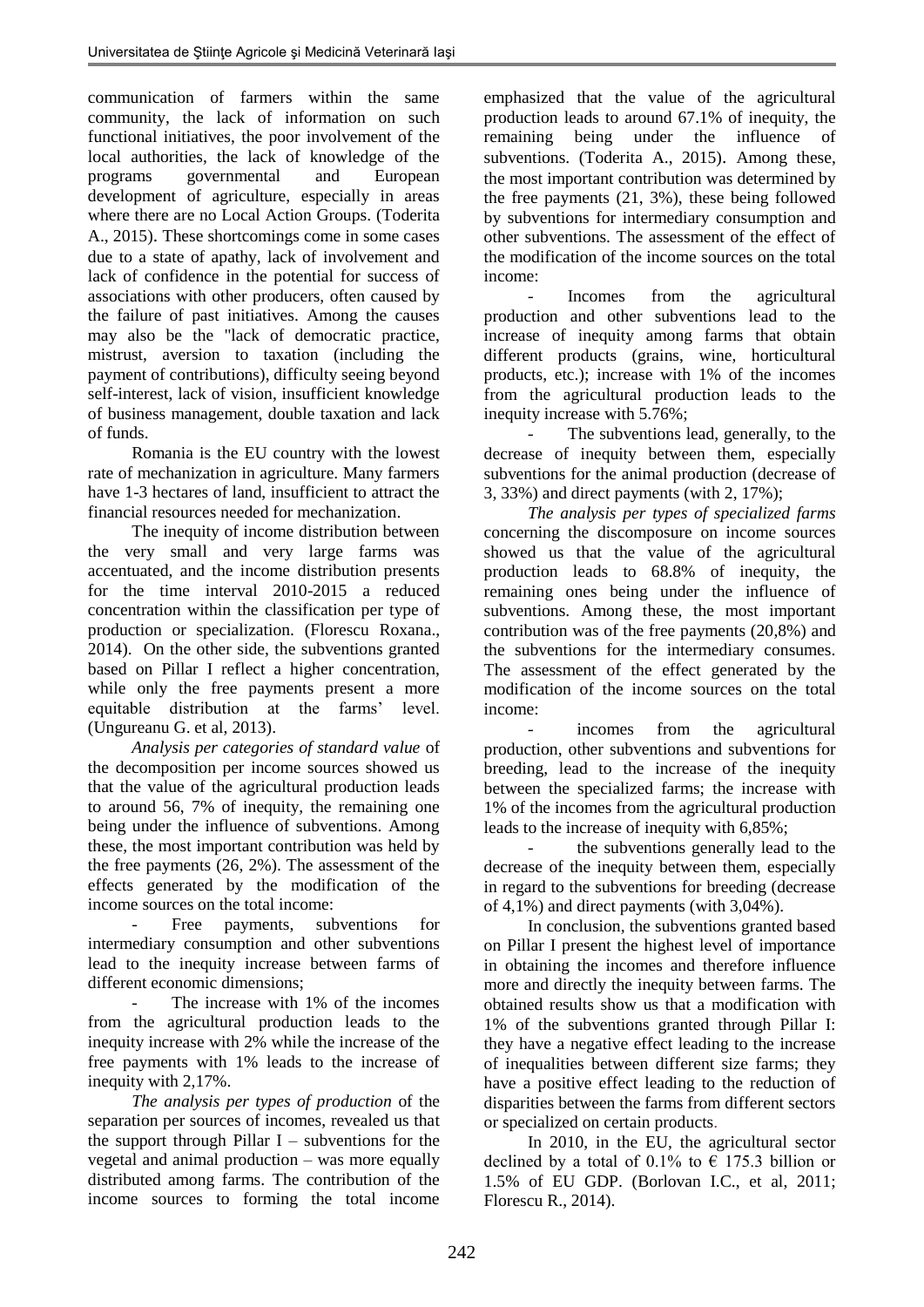In Romania agriculture fell by 0.8%, while in Hungary and Slovakia it fell by over 15%. The opposite is Denmark with an increase of 15.5% and Greece with an increase of 12.3%. In terms of the share of total production in the same year, Eurostat data were not yet available, but France had a weight of 18% in 2015, followed by Italy and Spain by about 15% and Germany by 8.6%. Romania has a weight of 4.2%, the value added in agriculture totaling 7.4 billion euros in 2015. In Poland, agriculture generated 10 billion euros, in Hungary 2.2 billion euros, and in Bulgaria only 1.5 billion euros (*figure 1*). In the process of allocating payments a major problem, especially in the first years after EU accession, mainly due to double declarations (by different beneficiaries), constituted the error rate, the high rate of control to be performed (10%, but also 25 % in the case of large errors), etc., which led to major penalties of over 128 million Euros for 2007 and 2008.



*Source: www.businessday.ro*

Figure 1 **Development of agriculture in the EU in 2015**

The amount of direct payments of  $\epsilon$  1231 million is in fact the financial support from the EU allocations, which is likely to be achieved in the horizon of 2017. (Florescu R., 2014). Until then, the financial allocations for agriculture will be

allocated in the percentages negotiated with the EU. The forecast for the annual allocations for arable crops, possibly granted to Romania from the EU budget, shows the amounts presented in *table 1*.

Table 1

**Value of direct payments for arable area, from the EU budget between 2007 and 2017-Million Euro-**

| Year | % negotiated out of total | Direct payments for field crops | EUR/ha          |
|------|---------------------------|---------------------------------|-----------------|
|      | allocated amount          | (thousand euros)                | arable eligible |
|      |                           |                                 |                 |
| 2007 | 25                        | 292691                          | 41,74           |
|      |                           |                                 |                 |
| 2008 | 30                        | 351230                          | 50,09           |
|      |                           |                                 |                 |
| 2009 | 35                        | 409768                          | 58,43           |
|      |                           |                                 |                 |
| 2010 | 40                        | 468306                          | 66,78           |
|      |                           |                                 |                 |
| 2011 | 50                        | 585383                          | 83,48           |
| 2012 | 60                        | 702459                          | 100,17          |
|      |                           |                                 |                 |
| 2013 | 70                        | 819536                          | 116,87          |
|      |                           |                                 |                 |
| 2014 | 80                        | 936612                          | 133,56          |
|      |                           |                                 |                 |
| 2015 | 90                        | 1053689                         | 150,26          |
|      |                           |                                 |                 |
| 2016 | 100                       | 1170765                         | 167             |
| 2017 | 100                       | 1231623                         | 170             |
|      |                           |                                 |                 |

Source: Processing based on data provided by the Payment and Intervention Agency for Agriculture

As we can see, the use of market-based Analyzing the amounts paid by the Agency for Payments and Intervention for Agriculture in the period 2007-2010, it results that they were higher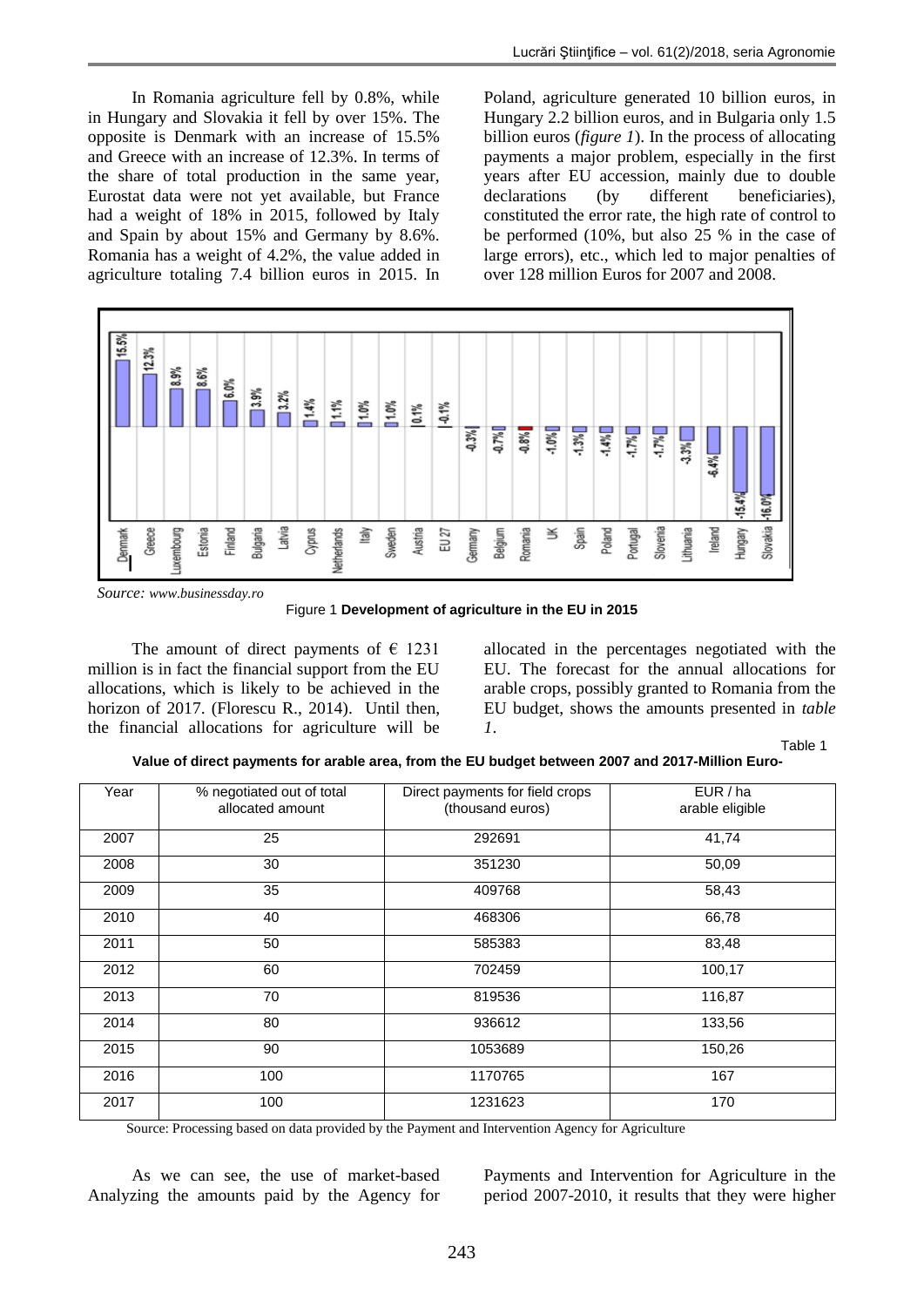than expected and that the threshold of 170 euro / ha will be reached in 2017. (Ungureanu G. *et al*, 2013).

Below we detail the organization of agricultural holdings in 2015 compared to 2007, depending on several criteria.

1. Number of holdings (percentage of total):

- on individual agricultural holdings decreased from 96,832 units (99.49%) in 2007 to 91,726 units (99.32%) in 2015;

- in other agricultural holdings without legal personality (authorized individuals, individual enterprises, family associations) increased from 90 units (0.45%) in 2007 to 178 units (3.94%) in 2015;

- there are no cooperative units in Galati county.

2. Average area of holdings:

- on individual agricultural holdings decreased from 2.39 ha in 2007 to 1.32 ha in 2015;

- other agricultural holdings without legal personality (authorized natural persons, individual enterprises, family associations) increased from 16.54 ha in 2007 to 75.45 ha in 2015;

- in agricultural companies decreased from 505.51 ha in 2007 to 471.57 ha in 2015;

- at companies decreased from 361.34 ha in 2007 to 349.68 ha in 2015;

- to the public administration units increased from 119.13 ha in 2007 to 355.01 ha in 2015.

3. Used agricultural area (UAA)

- on individual agricultural holdings, as a share of the total agricultural area used, decreased from 69,78% in 2007 to 48,76% in 2015;

- to other agricultural holdings without legal personality (authorized individuals, individual enterprises, family associations) increased from 0.45% in 2007 to 3.94% in 2015; (Toderita A., 2015).

In the southern area of Galati County, the main agricultural holding is also the individual agricultural holding with an average area of 2.08 ha in 2015 and a share of 99.58%. In 2007, the individual agricultural holding had an average area of 1.76 ha and a share of 54.75% of the agricultural area of the southern area, close to the county average (*table 2*).

Table 2

| Legal State of the                             | <b>Number</b> | Surface  | Area.        | Area.     | $\%$     | %          |
|------------------------------------------------|---------------|----------|--------------|-----------|----------|------------|
| agricultural holdings                          |               | owned    | agricultural | average   | to total | to total   |
|                                                |               | (Ha)     | used (Ha)    | (Ha/expl) | number   | surface    |
|                                                |               |          |              |           |          | area, used |
| Units without legal personality, out           | 28438         | 51951.89 | 50942        | 1.79      | 99.45    | 55.73      |
| of which:                                      |               |          |              |           |          |            |
| individual agricultural holdings               | 28401         | 51047.94 | 50047        | 1.76      | 99.33    | 54.75      |
| P.F.A., individual enterprises,                | 37            | 903.95   | 895          | 24.19     | 0.13     | 0.98       |
| family associations                            |               |          |              |           |          |            |
| Units with legal personality, out of<br>which: | 156           | 41104.89 | 40469        | 259.42    | 0.55     | 44.27      |
| agricultural companies                         | 16            | 4084.5   | 3890         | 243.13    | 0.06     | 4.26       |
| commercial companies                           | 114           | 35035.89 | 34689        | 304.29    | 0.40     | 37.95      |
| units of public administration                 | 26            | 1984.5   | 1890         | 72.69     | 0.09     | 2.07       |
| cooperative units                              |               |          |              |           |          |            |
| Total agricultural holdings                    | 28594         | 93056.78 | 91411        | 3.20      | 100      | 100        |

**Evolution of agricultural structures in the southern area of Galati County in 2015**

Source: Processing based on APIA data

In the southern area of Galati County, the total number of agricultural holdings in the year 2015 was 28,594 exploitations which used an agricultural area of 91,411 ha, averaging 3,20 ha, less than the county average. Below we detail the organization of agricultural holdings in 2015, compared to 2007, in the southern area of Galati County.

1. Number of holdings (percentage of total):

- on individual agricultural holdings decreased from 30,332 units (70.42%) in 2007 to 28,438 units (55.73%) in 2015;

- in other agricultural holdings without legal personality (authorized natural persons, individual enterprises, family associations) increased from 18 units (0.16%) in 2007 to 37 (0.98%) units in 2015;

- in agricultural companies increased from 12 units (3.78%) in 2007 to 16 units (4.26%) in 2015;

- in companies increased from 61 units (24.15%) in 2007 to 114 units (37.95%) in 2015;

The structures of the holdings, two specific modules were developed for each exploitation structure in the southern area of Galati County, in line with the existing situation in the agriculture of Galati County and considering the average dimensions. For this purpose several variants of farm sizes were created, by types of organization and technological systems, the results of which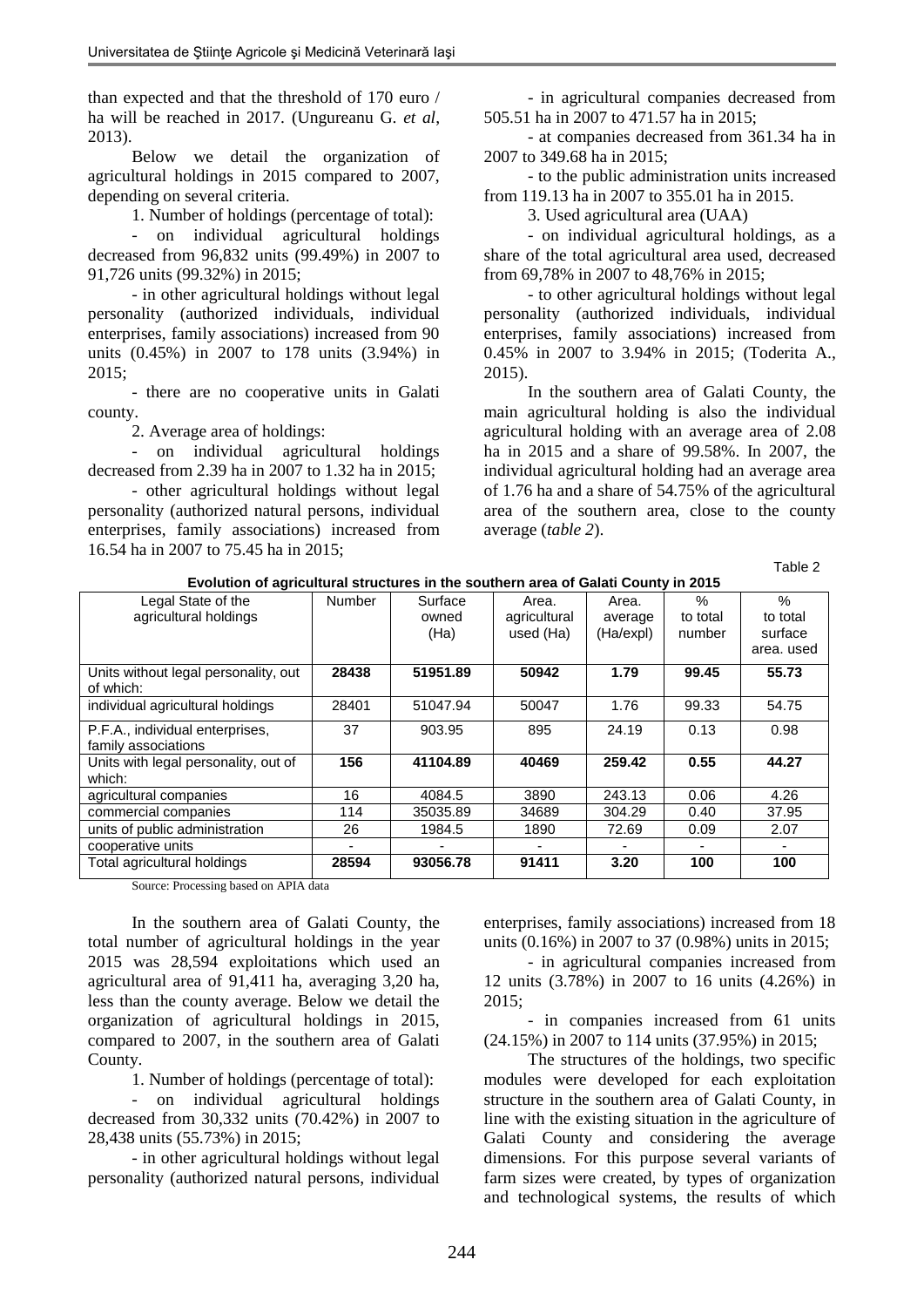show an optimal orientation regarding the spatial dimension, the economic size and the viability of the agricultural holding. For each module a system of technical-productive and economic-financial indicators was determined, on the basis of which the overall economic efficiency was assessed (*table 3*).

The "individual holding" module highlights:

- at a farm size of 3 ha - a profit rate of 4.27% and an average of 60.33 Ron / ha (on condition of non-granting of the subsidy) and a rate of 42.90% and a profit of 548, 82 Ron / ha (subject to the award of the grant);

- at a farm size of 5 ha - a profit rate of 19.95% and an average of 215.33 Ron / ha (without the grant) and a rate of 74.48% and a profit of 802, 82 Ron / ha (subject to grant);

For the same size of the exploitation, the fund for the resumption of the production process is 161.49 Ron (2.99% of the expenditures), under the conditions of not granting the subsidy, and 602.86 Ron (11.17% of the expenses), under the terms of the grant.

If the profit is fully utilized to resume the production process, it covers 35% of the production costs under the grant award and 9.37%, on condition that the subsidy is not granted, to a farm size of 5 ha.

The module has a low economic viability in the case of the dimensions of 3 ha and 5 ha, under the conditions of the programmed yields, and has losses in the case of 1 ha and 2 ha.

Table 3

**Main technical and economic indicators of exploitations modules, in the southern area of Galati County, grain system, type of organization "individual exploitation" - version without subsidy**

| No. | <b>Typology of technical and economic indicators</b>        | Individual holding - Ron |          |         |         |
|-----|-------------------------------------------------------------|--------------------------|----------|---------|---------|
|     | Physical size (ha)                                          |                          | 2        | 3       | 5       |
|     | Value of primary and secondary production                   | 1067.50                  | 2467     | 3868.50 | 6722.50 |
| 2   | <b>Subsidies</b>                                            |                          |          |         |         |
| 3   | Gross product                                               | 1067.50                  | 2467     | 4018.50 | 6472.50 |
| 4   | Total expenses                                              | 1368.72                  | 2558.35  | 3837.52 | 5395.87 |
| 5   | Total Profit (3-4)                                          | $-301.22$                | $-91.35$ | 180.98  | 1076.63 |
| 6   | Profit (Ron / ha)                                           |                          |          | 60.33   | 215.33  |
| 7   | Profit rate (5: 4x100) (%)                                  |                          |          | 4.72    | 19.95   |
| 8   | Development Fund (60% of profit)                            |                          |          | 36.20   | 129.20  |
| 9   | Fund for resuming the production process<br>(15% of profit) |                          |          | 27.15   | 161.49  |
| 10  | Fund for capitalization (20% of profit)                     |                          |          | 36.20   | 215.33  |

Source: Own calculation based on APIA data

We can conclude that for the first pillar,  $\epsilon$ 3.28 billion allocated by the EU for the period 2007-2015 has so far been spent  $\epsilon$  2.444 billion, so a 74.5% absorption rate. Taking into account the penalties of about 128 million euros, which must be reimbursed and borne from the national budget, the rate of absorption of direct payments in Romania for the years 2007-2014 is reduced to about 70%. (Florescu R., 2014). However, it can be said that in comparison to other EU funding, the absorption in agriculture is a very good one. For Romania, the reduction of farmers' incomes in the period 2007-2016 reveals that the rate of increase of prices paid by farmers for inputs of industrial origin is higher than the rate of increase of the prices of agricultural products sold, thus decreasing the phenomenon of "scissors" prices ". Due to this situation, Romanian farmers cannot provide the financial resources needed to resume the production process. Romania does not yet have a market-oriented price policy for agricultural products and negotiations between all the partners

in the product line. In Romania, there is no institutionalized contract system and transparent trade in the stock exchange and wholesale markets is not developed. (Toderita A., 2015). Analysis of agricultural productivity should take into account that the effective competitiveness gap between agricultural productions is also a result of differences in the policy of supporting agriculture. The low profitability in this sector in the Central and Eastern European countries led production units to decapitalization and constituted the main factor of stagnation or decline in agricultural production, and budgetary constraints drastically limited the ability of states to provide support. Although the large agricultural units produce large profits in many cases, in many cases the level of profit is low due to high taxation and high interest rates. On the other hand, it is possible to make profit from a series of economic activities, such as: trading of purchased goods, self-marketing of agro-food products, services rendered to third